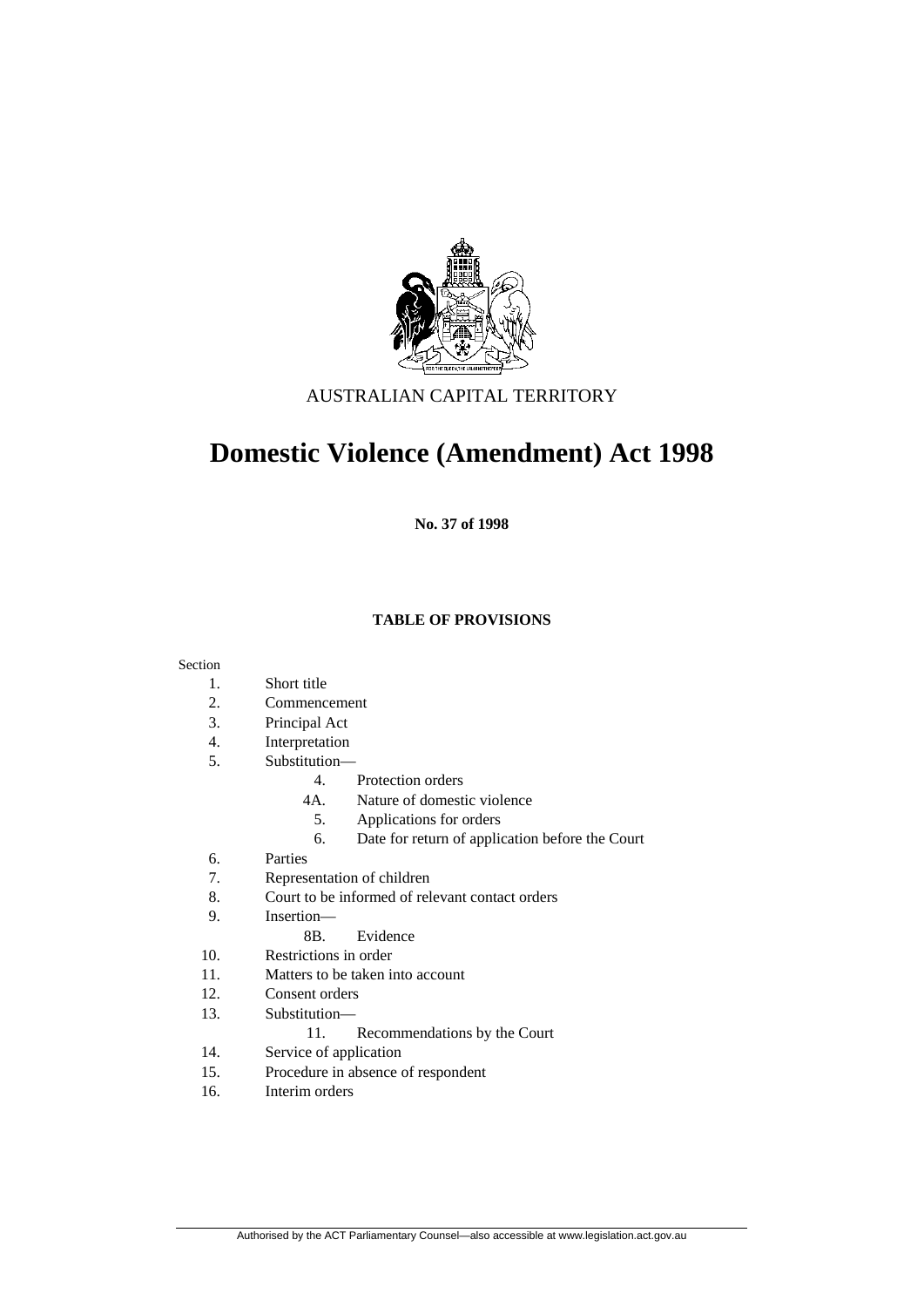## *Domestic Violence (Amendment) Act 1998 No. 37, 1998*  **TABLE OF PROVISIONS**—continued

#### Section

- 17. Explaining proposed orders
- 18. Duration of order
- 19. Repeal
- 20. Insertion—
	- 19A. Practice directions
	- 19B. Limitation on powers of Registrar
	- 19C. Application not invalid only because made under wrong Act
	- 19D. Offence
- 19E. Recovery of certain expenses<br>21. Repeal
- Repeal
- 22. Restriction on publication of reports of proceedings
- 23. Substitution—
	- 30A. Limits of restriction on publication
- 24. Schedule 1A
- 25. Schedule 2
- 26. Consequential amendments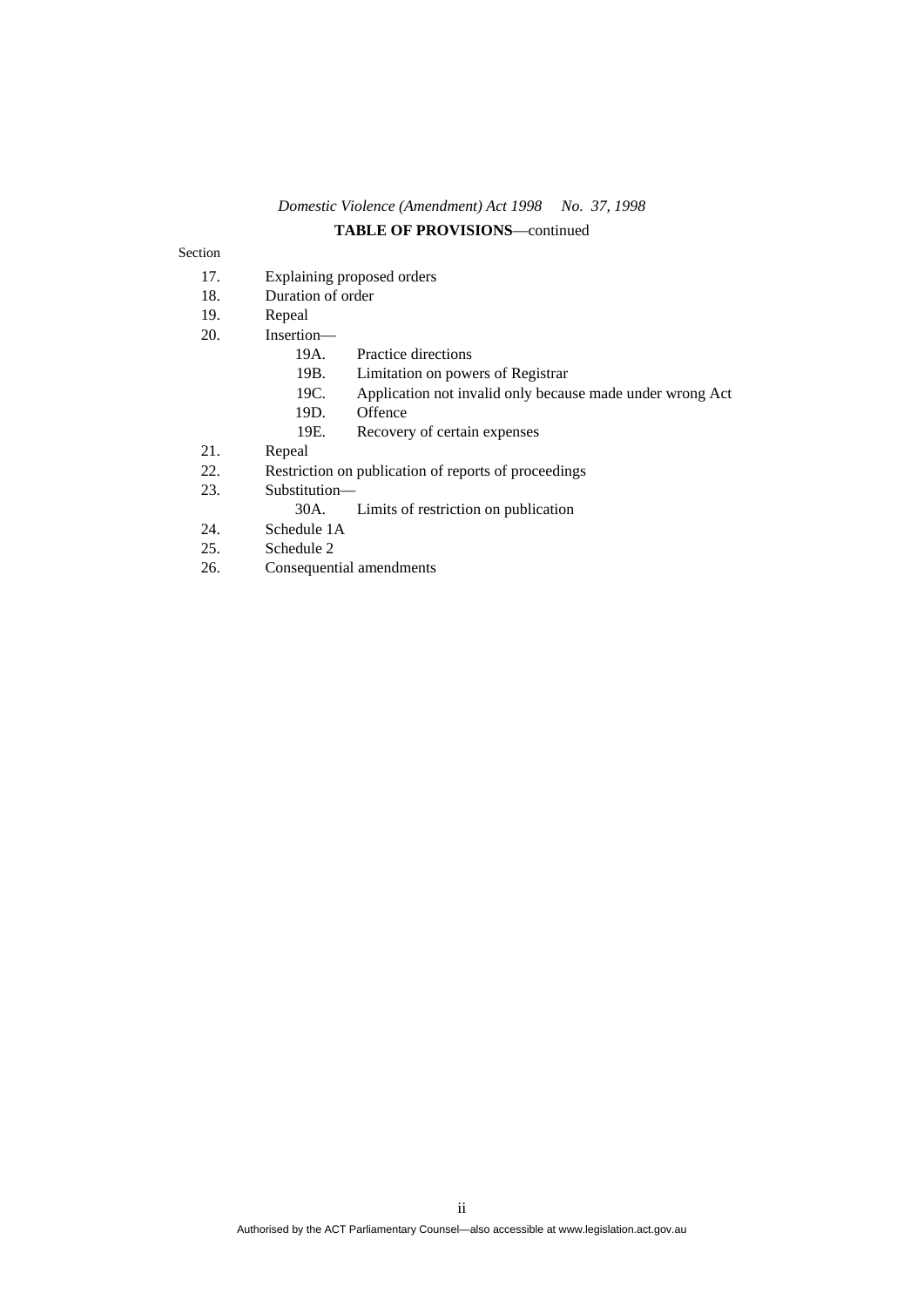

## AUSTRALIAN CAPITAL TERRITORY

# **Domestic Violence (Amendment) Act 1998**

**No. 37 of 1998** 

## **An Act to amend the** *Domestic Violence Act 1986*

*[Notified in ACT Gazette No. 41: 14 October 1998]*

 The Legislative Assembly for the Australian Capital Territory enacts as follows:

## **1. Short title**

 This Act may be cited as the *Domestic Violence (Amendment) Act 1998.*

## **2. Commencement**

**(1)** Sections 1, 2 and 3 commence on the day on which this Act is notified in the *Gazette*.

**(2)** The remaining provisions commence on a day, or respective days, fixed by the Minister by notice in the *Gazette*.

**(3)** If a provision referred to in subsection (2) has not commenced before the end of the period of 6 months commencing on the day on which this Act is notified in the *Gazette*, that provision, by force of this subsection, commences on the first day after the end of that period.

## **3. Principal Act**

In this Act, "Principal Act" means the *Domestic Violence Act 1986*. 1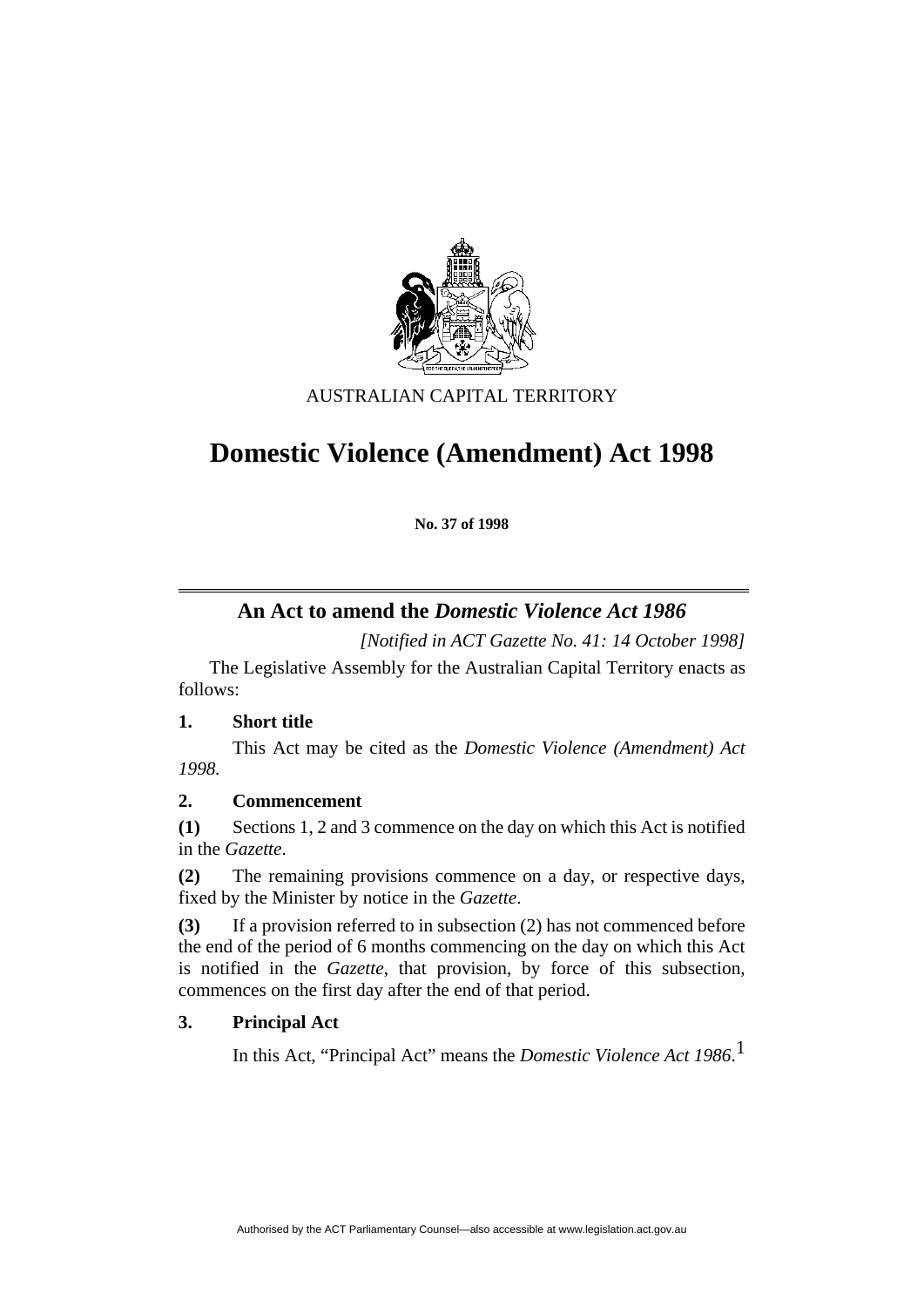#### **4. Interpretation**

Section 3 of the Principal Act is amended—

- **(a)** by omitting "section 4" from the definition of "protection order" and substituting "subsection 4 (1)";
- **(b)** by omitting the definition of "domestic violence offence" and substituting the following definition:
	- " 'domestic violence offence' means an offence referred to in paragraph  $4A(1)(c)$ ;";
- **(c)** by omitting the definition of "household member"; and
- **(d)** by inserting the following definitions:
	- " 'Community Advocate' means the Community Advocate appointed under the *Community Advocate Act 1991*;

'domestic violence' has the meaning given by section 4A;

'MC (CJ) Act' means the *Magistrates Court (Civil Jurisdiction) Act 1982*;

'relevant person', in relation to a person, means—

- (a) a spouse of the person;
- (b) a child of a spouse of the person;
- (c) a relative of the person; or
- (d) a person who normally resides, or was normally resident in, the same household as the person (other than as a tenant or boarder);".

## **5. Substitution**

 Sections 4, 5 and 6 of the Principal Act are repealed and the following sections substituted:

## "4. **Protection orders**

(1) Where the Court is satisfied, on the balance of probabilities, that a person has engaged in conduct that constitutes domestic violence, it may make an order against the person in accordance with this Part (in this Act called a 'protection order') that restrains the respondent from engaging in conduct that constitutes domestic violence.

"(2) A protection order may also include 1 or more of the conditions specified in section 9.

"(3) A protection order applies to the respondent's conduct both within and outside the Territory.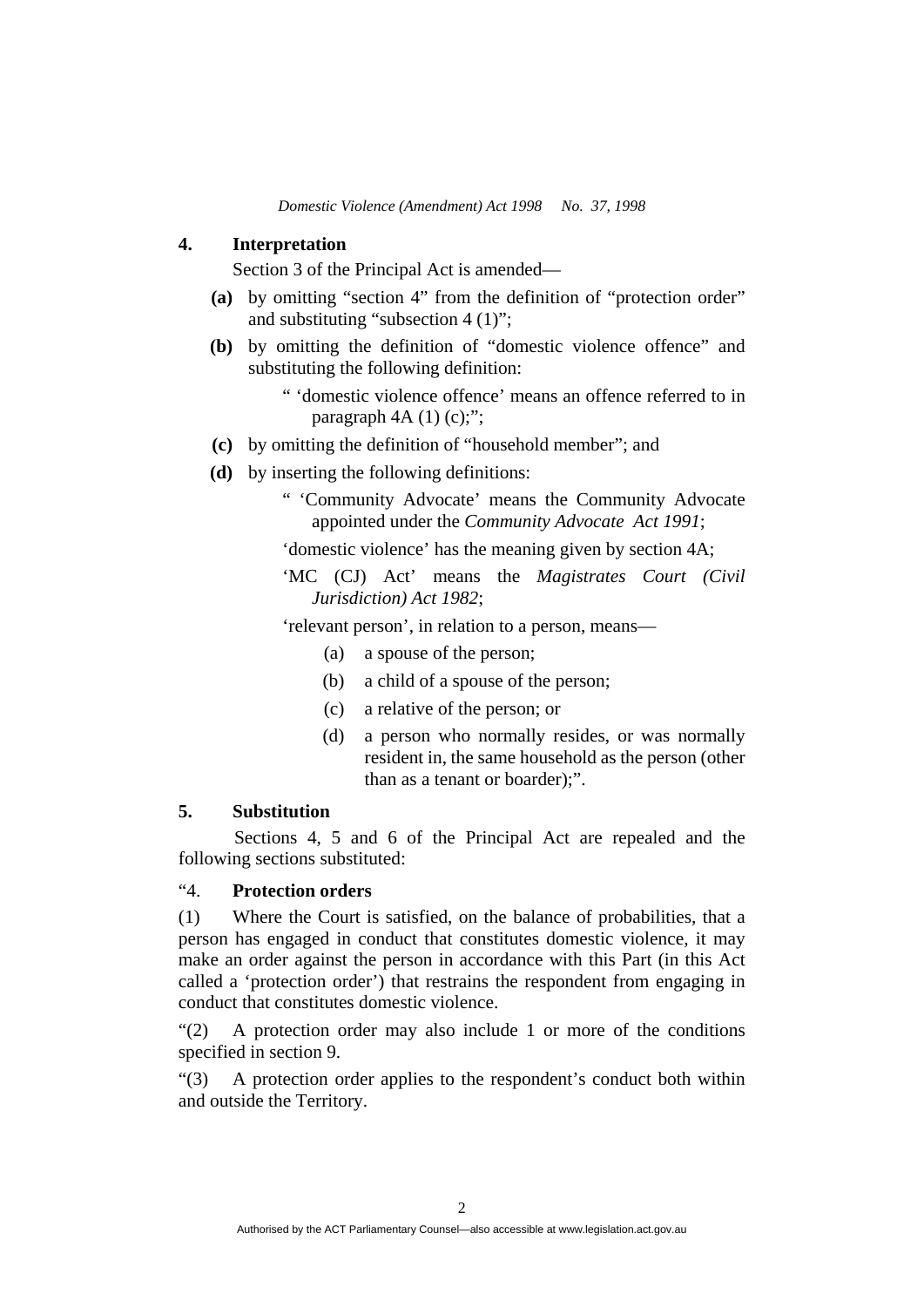"(4) The Court may make an order in accordance with this Part varying or revoking a protection order.

## "4A. **Nature of domestic violence**

"(1) For the purposes of this Act, a person's conduct constitutes domestic violence if it—

- (a) causes physical injury to a relevant person;
- (b) causes damage to the property of a relevant person;
- (c) is directed at a relevant person and constitutes an offence against—
	- (i) section 19D (breach of an order under this Act);
	- (ii) a provision of the Crimes Act specified in Schedule 1A; or
	- (iii) section 129 of the *Motor Traffic Act 1936*;
- (d) constitutes a threat, made to a relevant person, to do anything in relation to that or another relevant person that would fall under paragraph  $(a)$ ,  $(b)$  or  $(c)$ ; or
- (e) is harassing or offensive towards a relevant person.

"(2) In subsection (1), a reference to conduct that constitutes an offence includes a reference to conduct, wherever engaged in, that would constitute the offence if it were engaged in within the Territory.

## "5. **Applications for orders**

- "(1) The Court may make a protection order on application by—
	- (a) an aggrieved person;
	- (b) where the alleged behaviour involves a child—
		- (i) a person with whom the child normally resides;
		- (ii) a parent or guardian of the child;
		- (iii) the Community Advocate; or
		- (iv) the child;
	- (c) where the aggrieved person is a person under a disability within the meaning of the MC (CJ) Act—the Community Advocate; or
	- (d) a police officer.

"(2) An application to vary or revoke a protection order may be made by a person—

 (a) who was a party in the proceedings in which the order was made, or in proceedings in which the order was previously varied; or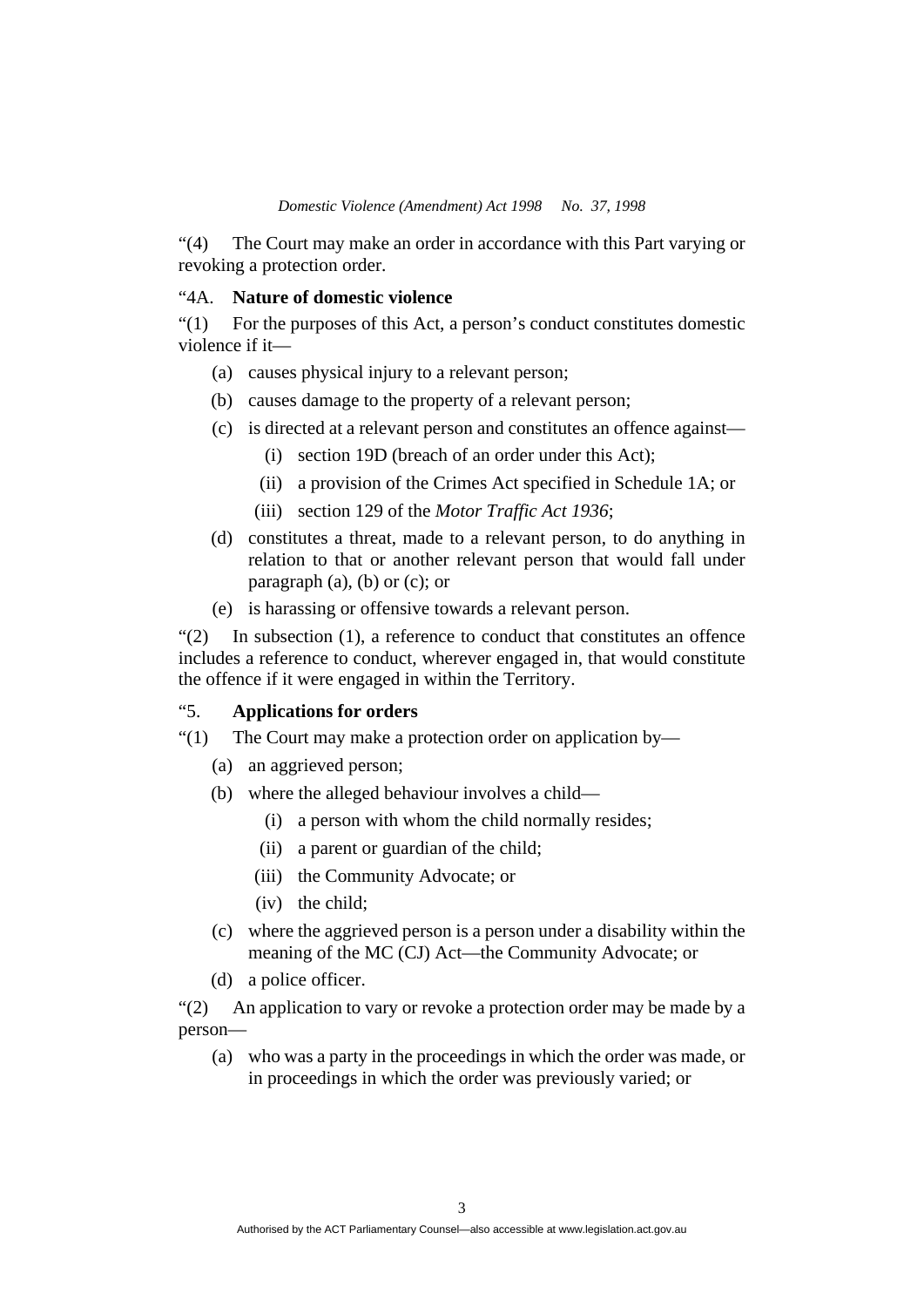(b) whom the Court is satisfied would have been entitled, if no earlier order had been made, to make an application now for a protection order against the respondent.

"(3) The Court shall not proceed with an application made by the Community Advocate unless it is satisfied that the Community Advocate is an appropriate person to make the application in the circumstances.

"(4) An application for a protection order, or for a variation or revocation of a protection order, shall, subject to this Part, be made in accordance with Part III of the MC (CJ) Act.

"(5) This section does not affect any right that a person would have, apart from this section, to make an application on behalf of an aggrieved person or a child referred to in paragraph (1) (b).

## "6. **Date for return of application before the Court**

"(1) Unless subsection (2) applies, the Registrar shall fix a date for the return before the Court of an application for—

- (a) a protection order; or
- (b) the variation or revocation of a protection order;

that is not more than 2 days after the application is filed.

"(2) Where—

- (a) the application is not for an *ex parte* order;
- (b) the applicant requests a later date; and
- (c) the Registrar is satisfied that the later date is necessary to give reasonable time for service of the application on the respondent;

the Registrar may fix a later date for the return of the application, being a date not more than 21 days after the date on which the application is filed.".

#### **6. Parties**

 Section 7 of the Principal Act is amended by omitting subsection (2) and substituting the following subsection:

"(2) Where the applicant is not an aggrieved person, the person identified in the application as aggrieved shall be a party to the proceedings.".

#### **7. Representation of children**

 Section 7A of the Principal Act is amended by inserting in paragraph (1) (a) ", or for the variation or revocation of a protection order," after "protection order".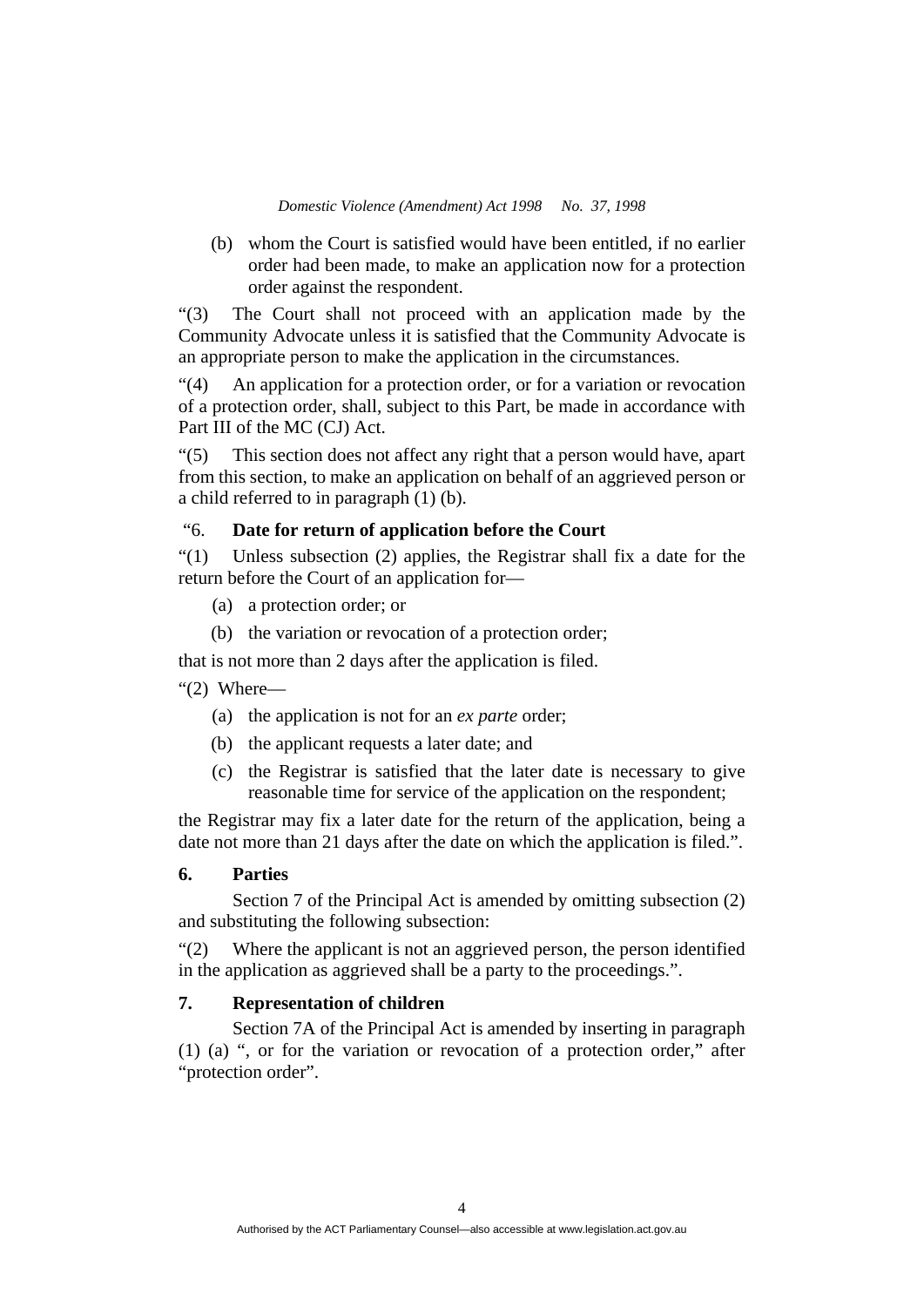#### **8. Court to be informed of relevant contact orders**

 Section 8A of the Principal Act is amended by inserting in subsection (1) ", or for the variation or revocation of a protection order," after "protection order".

## **9. Insertion**

 After section 8A of the Principal Act the following section is inserted:

### "8B. **Evidence**

"(1) Where, in proceedings under this Act, the Court is satisfied that it is appropriate, it may—

- (a) permit evidence to be given orally or in writing otherwise than on oath; and
- (b) inform itself on any matter in any manner it thinks fit.

"(2) This section does not limit the application of Part XV of the MC (CJ) Act to proceedings under this Act.".

#### **10. Restrictions in order**

Section 9 of the Principal Act is amended—

- **(a)** by inserting in subsection (1) "impose such restraints or conditions on the respondent as the Court is satisfied are necessary or desirable in the circumstances, and may, for example" after "a protection order may";
- **(b)** by inserting after paragraph (1) (h) the following paragraph:
	- "(ha) prohibit the respondent doing any of the things referred to in paragraphs (a) to (f), subparagraph (g) (i) or paragraph (h) in relation to a child of the aggrieved person;"; and
- **(c)** by omitting subsection (3).

#### **11. Matters to be taken into account**

Section 10 of the Principal Act is amended—

- **(a)** by omitting from paragraph (1) (a) "violence or harassment" and substituting "domestic violence";
- **(b)** by omitting from paragraph (1) (eb) "a domestic violence offence" and substituting "domestic violence"; and
- **(c)** by omitting subsection (4).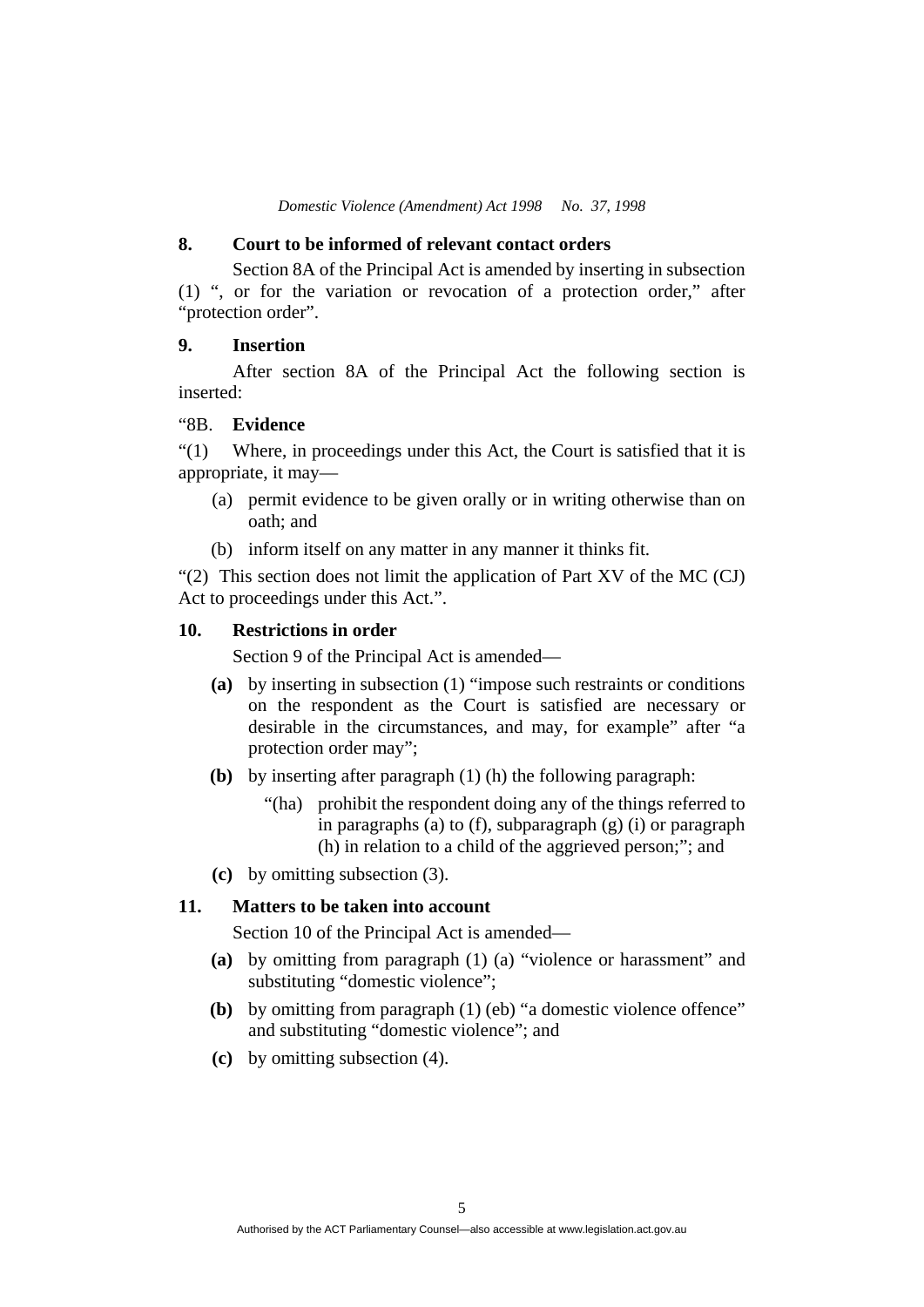#### **12. Consent orders**

Section 10A of the Principal Act is amended by omitting "of guilt" and substituting "that the respondent has engaged in conduct that constitutes domestic violence".

#### **13. Substitution**

Section 11 of the Principal Act is repealed and the following section substituted:

#### "11. **Recommendations by the Court**

 When the Court hears an application under this Act, the Court may recommend that the respondent, the aggrieved person or any other person participate in a program of counselling, training, rehabilitation or assessment of a kind specified by the Court.".

#### **14. Service of application**

Section 12 of the Principal Act is amended by inserting in subsection (1) ", or for the variation or revocation of a protection order," after "protection order".

#### **15. Procedure in absence of respondent**

Section 13 of the Principal Act is amended by omitting from paragraph (b) "for the protection order".

#### **16. Interim orders**

Section 14 of the Principal Act is amended—

- **(a)** by inserting in paragraph (1) (a) "or a variation of a protection order" after "protection order";
- **(b)** by omitting subsection (2) and substituting the following subsection:

"(2) The Court shall not make an interim protection order unless the application is supported—

- (a) by oral evidence on oath given by the applicant; or
- (b) where the Court is satisfied that it would be unreasonable in the circumstances to require the applicant to give oral evidence—by affidavit evidence given by the applicant.";
- **(c)** by omitting from subsection (2B) "or an order varying an interim protection order";
- **(d)** by inserting after paragraph (3) (a) the following paragraph: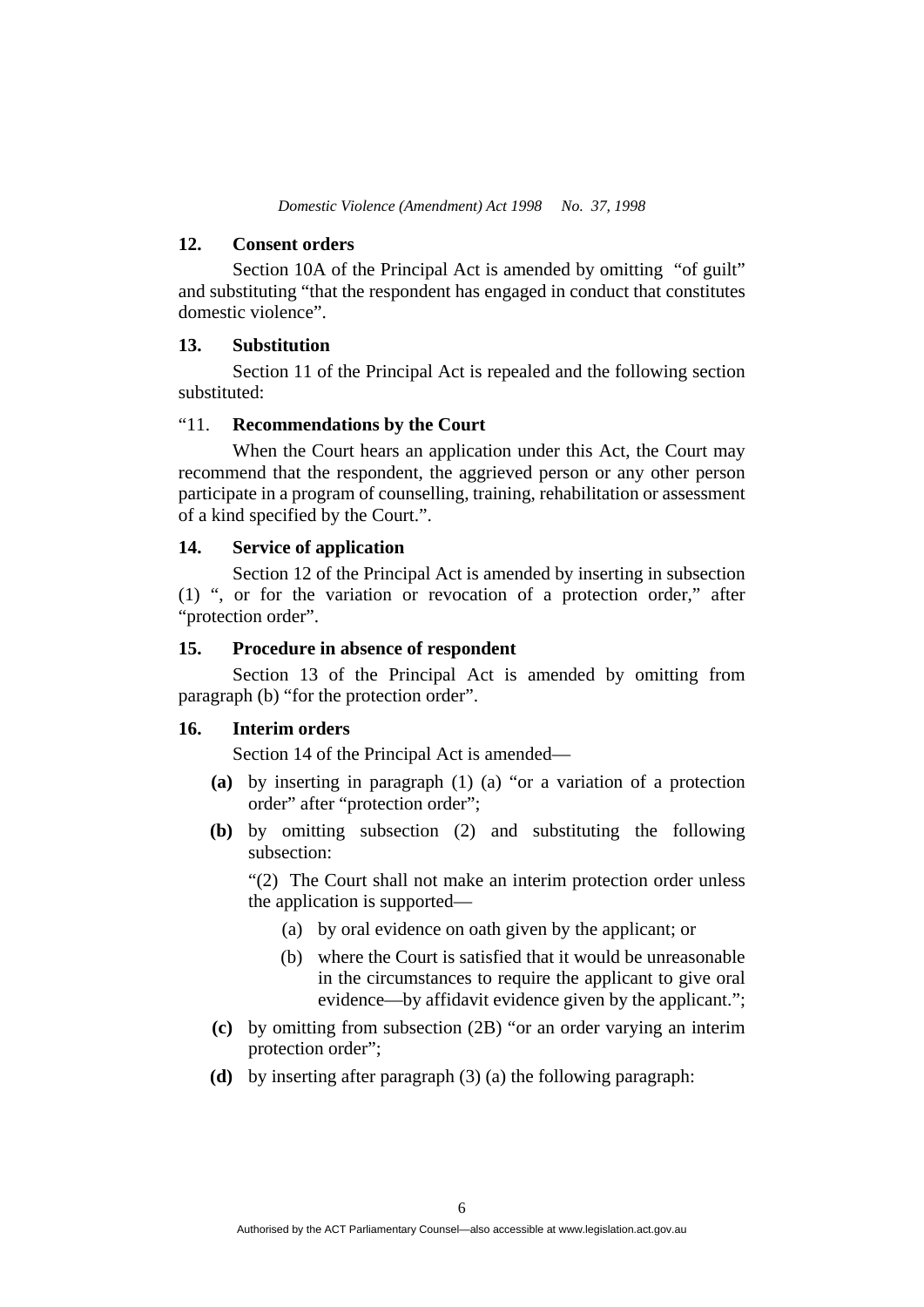- "(aa) applies to the respondent's conduct both within and outside the Territory; and"; and
- **(e)** by adding at the end the following subsection:

"(4) The Court may vary or revoke an interim protection order where it is satisfied that it is necessary or desirable having regard to the matters in paragraph  $(1)$  (b) and subsection  $(2A)$ .".

#### **17. Explaining proposed orders**

Section 15 of the Principal Act is amended by inserting in paragraphs  $(1)$  (a),  $(2)$  (a) and  $(3)$  (a) "or vary" after "proposes to make".

#### **18. Duration of order**

Section 17 of the Principal Act is amended by omitting subsection (3) and substituting the following subsections:

"(3) An interim protection order remains in force for the period, being a period of not more than 21 days, specified in the order.

"(3A) The Court shall not specify a period of more than 10 days for the purposes of subsection (3), unless the Court is satisfied that a longer period will be necessary to complete the proceedings and to allow service on the respondent of any protection order, or variation of a protection order, resulting from the proceedings.".

#### **19. Repeal**

Section 18 of the Principal Act is repealed.

## **20. Insertion**

After section 19 of the Principal Act the following sections are inserted in Part II:

#### "19A. **Practice directions**

 Without limiting section 470 of the MC (CJ) Act, directions under that section with respect to procedures to be followed in proceedings under this Act may be directed at expediting the proceedings, in particular—

(a) by means of conferences or other informal procedures; and

(b) by taking measures to define and limit issues in the proceedings.

#### "19B. **Limitation on powers of Registrar**

 The Registrar shall exercise the powers under section 481 of the MC (CJ) Act in relation to an application under this Act only with the authorisation of the Chief Magistrate.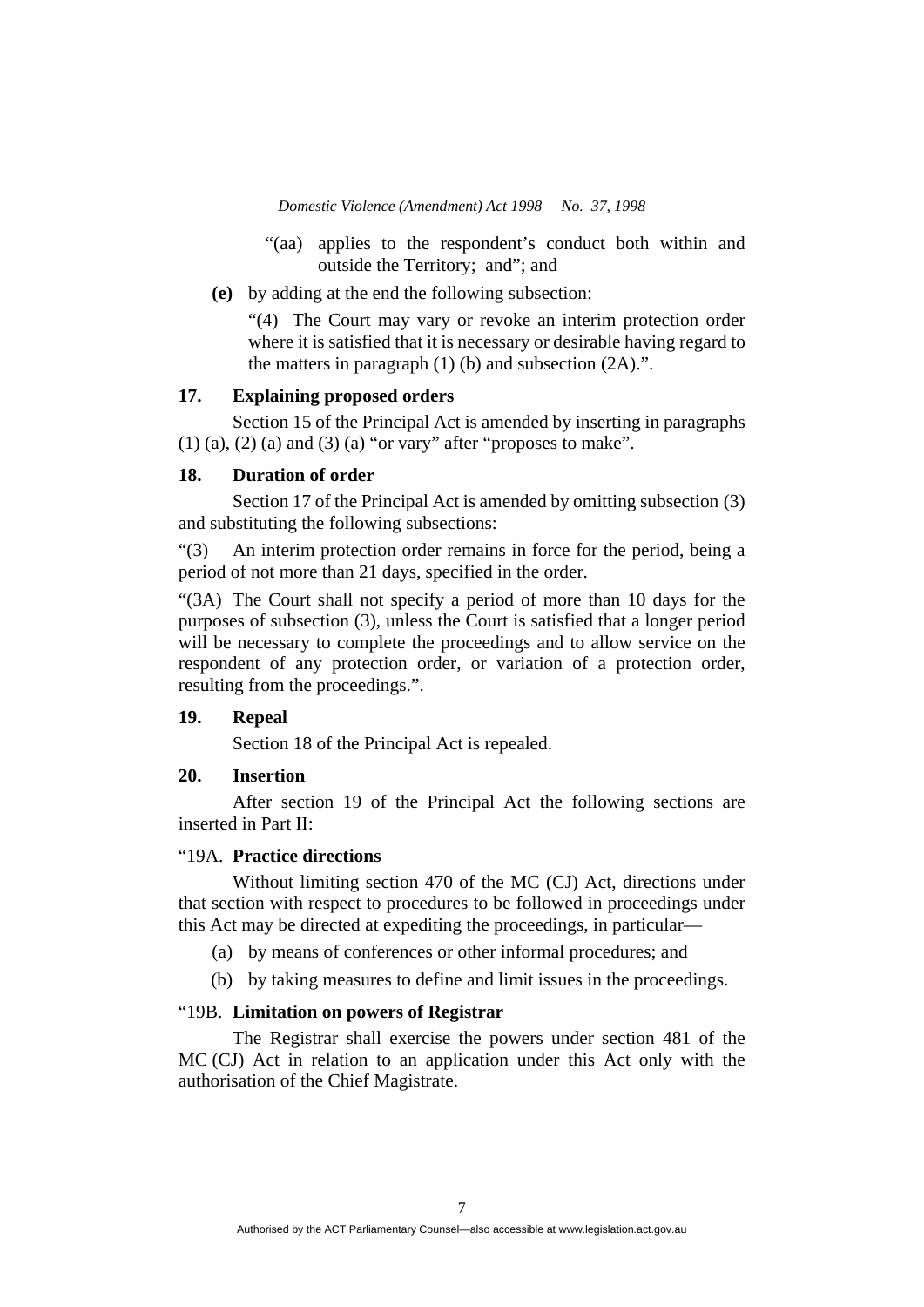## "19C. **Application not invalid only because made under wrong Act**

- "(1) This section applies where—
	- (a) a person applied in good faith for a protection order under this Part;
	- (b) the person was not entitled to apply for a protection order in respect of the alleged conduct of the respondent, but was entitled to apply for a restraining order under Part X of the *Magistrates Court Act 1930*; and
	- (c) proceedings have commenced on the basis of the application.

"(2) If the proceedings have not concluded at the time when it becomes apparent that this section applies, the Court shall direct either—

- (a) that the proceedings be continued under this Part; or
- (b) that the proceedings be continued under Part X of the *Magistrates Court Act 1930.*

"(3) If the proceedings have concluded before it becomes apparent that this section applies, any order purportedly made under this Part is as valid as if the application and order had been made under Part X of the *Magistrates Court Act 1930.*

"(4) Where the Court makes a direction under paragraph (2) (a), the proceedings shall be continued as if the applicant were a person entitled to apply for an order against the respondent under this Part.

"(5) Where the Court makes a direction under paragraph (2) (b), the proceedings shall be continued as if the application had been made and proceedings commenced under Part X of the *Magistrates Court Act 1930*.

#### "19D. **Offence**

"(1) A person who is subject to a protection order or an interim protection order and—

- (a) was present at the time the order was made; or
- (b) has been personally served with a copy of the order;

shall not contravene the order in any respect.

Penalty: 50 penalty units or imprisonment for a period not exceeding—

- (a) in the case of a first offence—2 years;
- (b) in any other case—5 years;

or both a fine and imprisonment.

"(2) This section applies in relation to the person's conduct whether within or outside the Territory.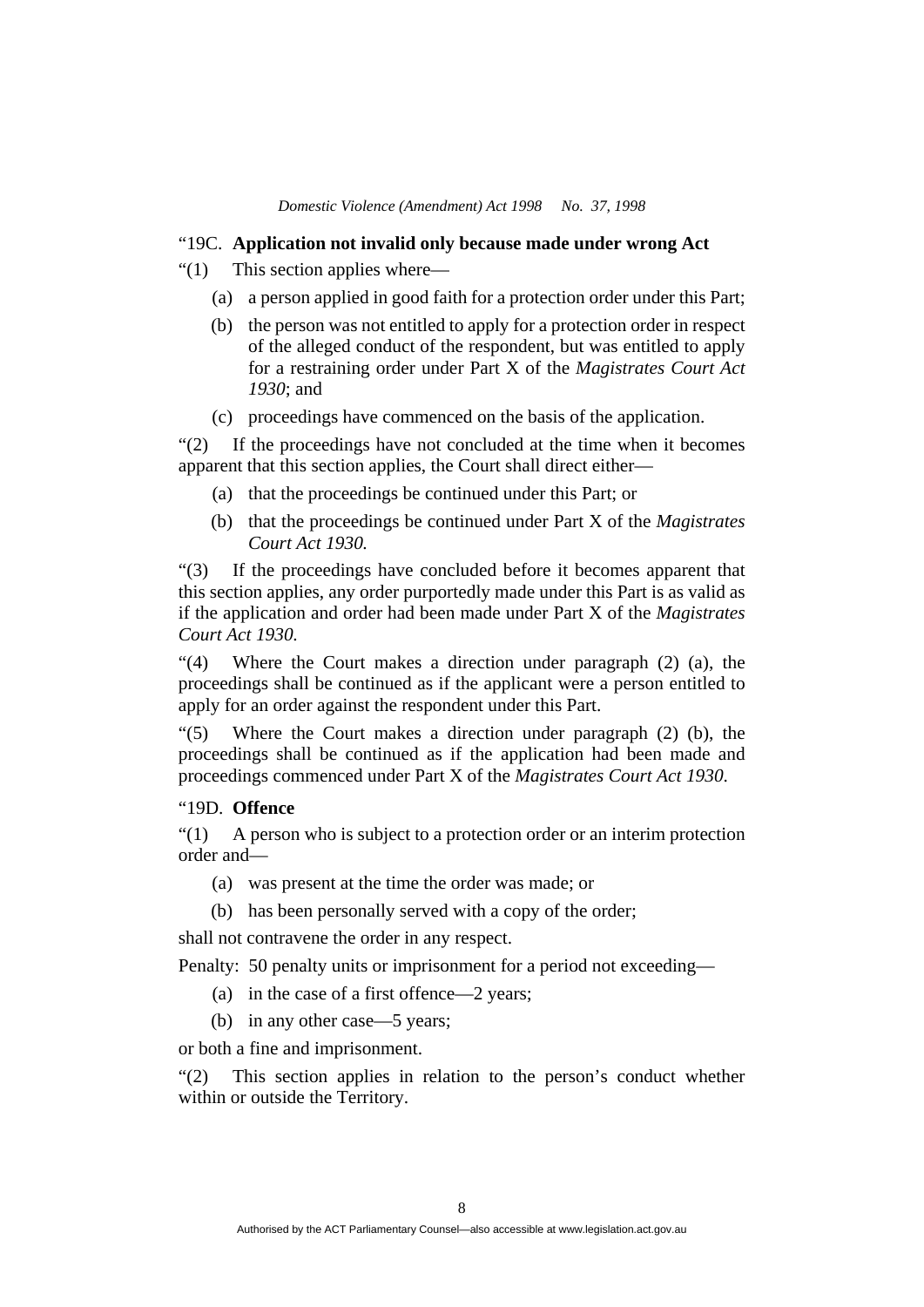## "19E. **Recovery of certain expenses**

"(1) Where the Court is satisfied that—

- (a) an application is frivolous, vexatious or has not been made in good  $f$ aith: and
- (b) a person other than the applicant has reasonably incurred expenses in relation to the proceeding in respect of the application;

the Court may order the applicant to pay to the other person an amount, not exceeding the expenses incurred, that it considers reasonable in the circumstances.

"(2) The amount specified in the order is a debt due to the person by the applicant.

"(3) This section shall not be taken to limit the power of the Court under the MC (CJ) Act to make an order for the payment of costs in proceedings under this Act.".

## **21. Repeal**

Section 27 of the Principal Act is repealed.

## **22. Restriction on publication of reports of proceedings**

Section 30 of the Principal Act is amended by omitting subsection (1) and substituting the following subsection:

"(1) Subject to this Act, a person shall not disseminate to the public or to a section of the public, by any means, an account of any proceedings, or of a part of any proceedings, under this Act that identifies—

- (a) a party to the proceedings;
- (b) a person who is related to, or associated with, a party to the proceedings or is, or is alleged to be, in any other way concerned in the matter to which the proceedings relate; or
- (c) a witness to the proceedings.".

## **23. Substitution**

Section 30A of the Principal Act is repealed and the following section substituted:

#### "30A. **Limits of restriction on publication**

"(1) Section 30 does not prevent a party to proceedings under this Act from informing another person of the contents of an order made in those proceedings.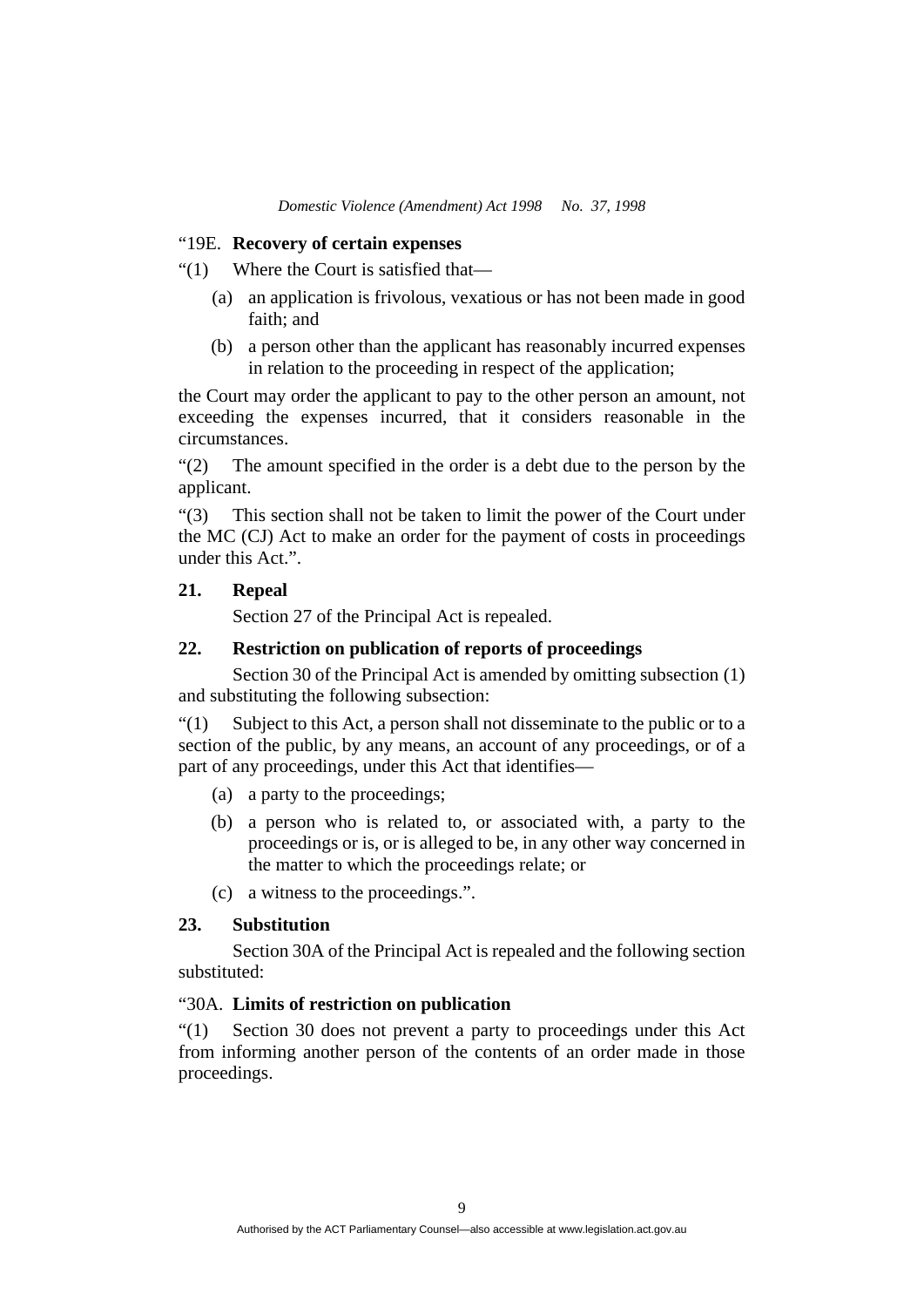- "(2) Section 30 does not prevent—
	- (a) any information from being disseminated with the permission of the Court in writing, in accordance with any conditions imposed by the Court;
	- (b) any information from being communicated to a court or tribunal under subsection 68J (1) or (2) of the *Family Law Act 1975* of the Commonwealth;
	- (c) any pleading, transcript of evidence or other document from being communicated to—
		- (i) persons concerned with other proceedings in a court or tribunal, for use in connection with those proceedings;
		- (ii) persons concerned with disciplinary proceedings of a legal practitioner, for use in connection with those proceedings; or
		- (iii) a body that grants legal aid, for the purpose of deciding whether to provide legal aid in a particular case;
	- (d) any matter from being published in law reports or other technical or professional publications; or
	- (e) any matter from being disseminated to a person in connection with the person's professional practice.

"(3) The Court shall not give permission to disseminate information that would identify a person referred to in subsection 30 (1) unless it is satisfied that—

- (a) it is in the public interest;
- (b) it will promote compliance with the order; or
- (c) it is necessary or desirable for the proper functioning of this Act.

"(4) In subsection  $(2)$ —

'Court' includes an officer of the Court acting in the proceedings.".

## **24. Schedule 1A**

Schedule 1A to the Principal Act is amended—

- **(a)** by omitting from the heading "Section 3" and substituting "Subparagraph  $4A(1)(c)(ii)$ ";
- **(b)** by inserting after the heading the following item:

"1. An offence listed in the following Table:"; and

**(c)** by adding at the end the following item: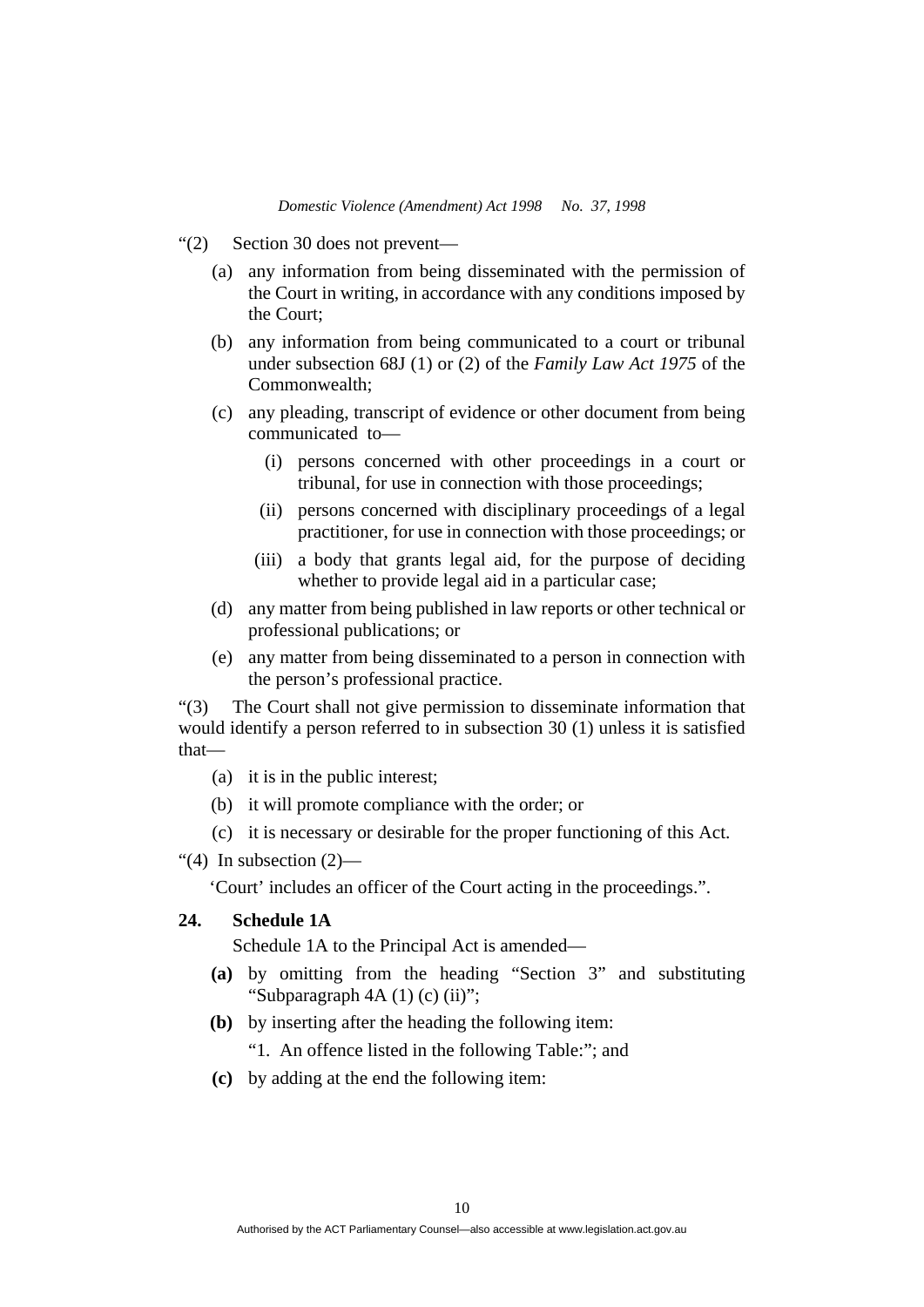"2. An offence against Part VIII of the Crimes Act that relates to an offence listed in the Table in Item 1.".

## **25. Schedule 2**

Schedule 2 to the Principal Act is amended—

- **(a)** by omitting from Form 2 "2." and substituting "\*2.";
- **(b)** by inserting before the Note to Form 2 the following: "\* Delete for interim protection order.";
- **(c)** by omitting from Form 3 "2." and substituting "\*2."; and
- **(d)** by inserting before the Note to Form 3 the following: "\* Delete for variation of interim protection order.".

## **26. Consequential amendments**

The Principal Act is further amended as set out in the Schedule.